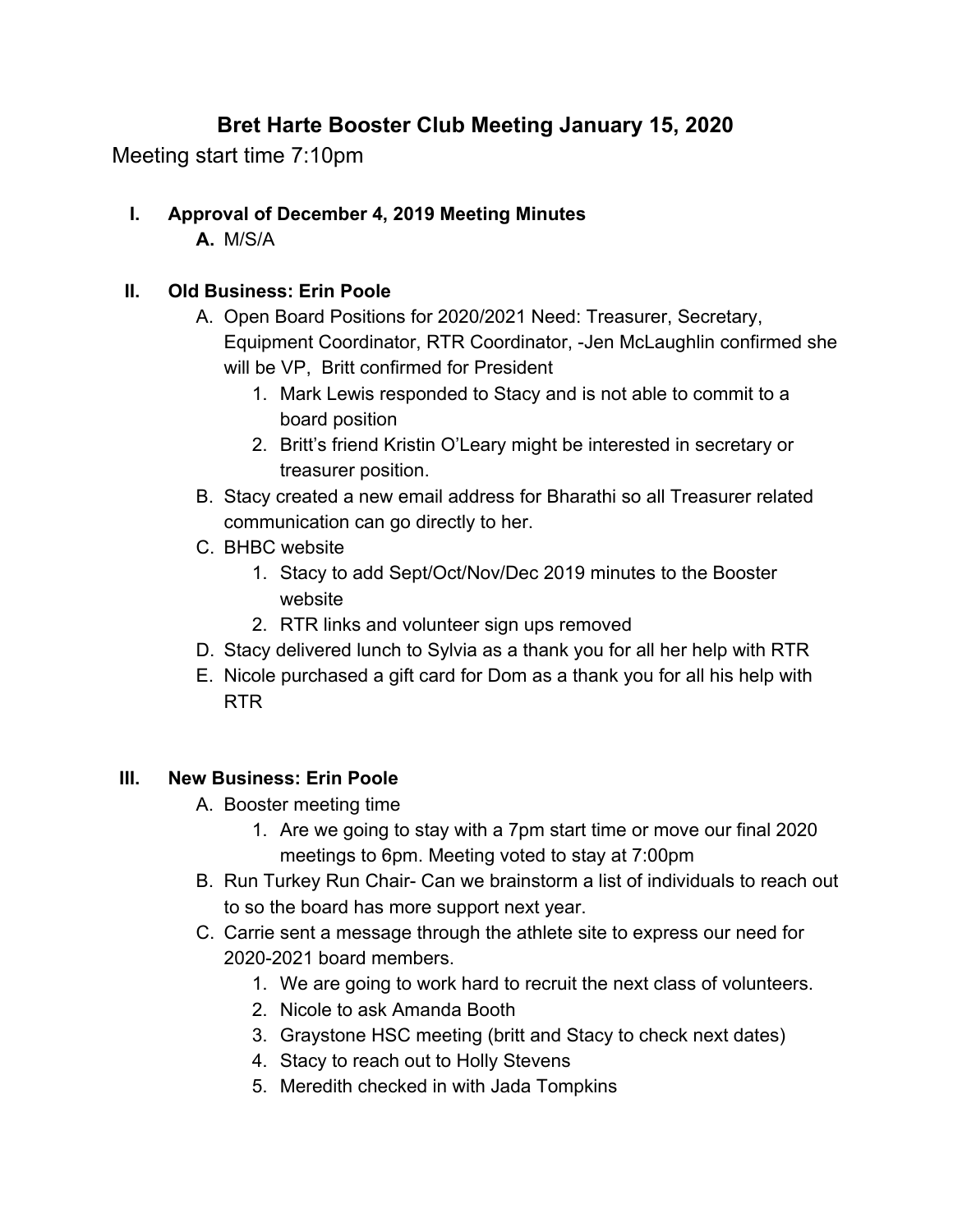6. Britt to check with Stepanie Bellucci and ask about the next board meeting.

## **IV. Treasurer Report: Stacy Pimental -Bharathi out of town until end of February 2020**

- A. Financials: Treasurer is absent and current financials are unavailable.
- B. Action Items:
	- 1. Send invoice to comm club for 1/2 payment-Reimburse the corp donation- Stacy to send email to Bharathi
	- 2. **T**ax preparer: Bharathi has not heard from the tax preparer so believes everything has been handled
	- 3. Confirm all deposits from RaceWire to ensure all revenue was received
		- a. Will confirm in early March when Bharathi has returned
- C. Stacy Wrote Checks for Expenses (December 3rd-January 15th):

## **Expenses:**

| Chk#4323 Roland Genise (PE Equipment Expense)              | \$872.43   |
|------------------------------------------------------------|------------|
| Chk#4324 Erin Poole (RTR Air Horne Expense                 | \$15.28    |
| *Need Co Signature from authorized account holder-Bharathi |            |
| to sign when she returns early March 2020) check pending   |            |
| Chk#4325 ICAND Promotions (RTR T-Shirt order Expense)      | \$5,887.72 |
| Chk#4326 Carrie Genise (Cardio/Weight room Expense)        | \$3,576.85 |
| Chk#4327 SJUSD Invoice #28355 (Clubs)                      | \$274.37   |
| Chk#4328 SJUSD Invoice #28278 (Clubs)                      | \$418.73   |
| Chk#4329 PE Printer Toner Expense (Georgina Kott)          | \$153.64   |
| Chk #4330 Nicole Caltagirone (Dom Card)                    | \$50.00    |
| Chk #4331 Roland Genise (Cardio/PE Equip)                  | \$1395.08  |
| Deposits:                                                  |            |
| 12/05/19 RTR T-Shirt Sales Carrie Genise collected         | \$1,310.00 |
| 12/16/19 Sports Donation (Boys Basketball 6th/7th)         | \$2,152.00 |
| 1/15/2020 Girls Soccer (All Grade Levels)                  | \$1650.00  |

# **V. Athletic Director Report- Carrie Genise**

*Athletic Director Report-* **January 15, 2020**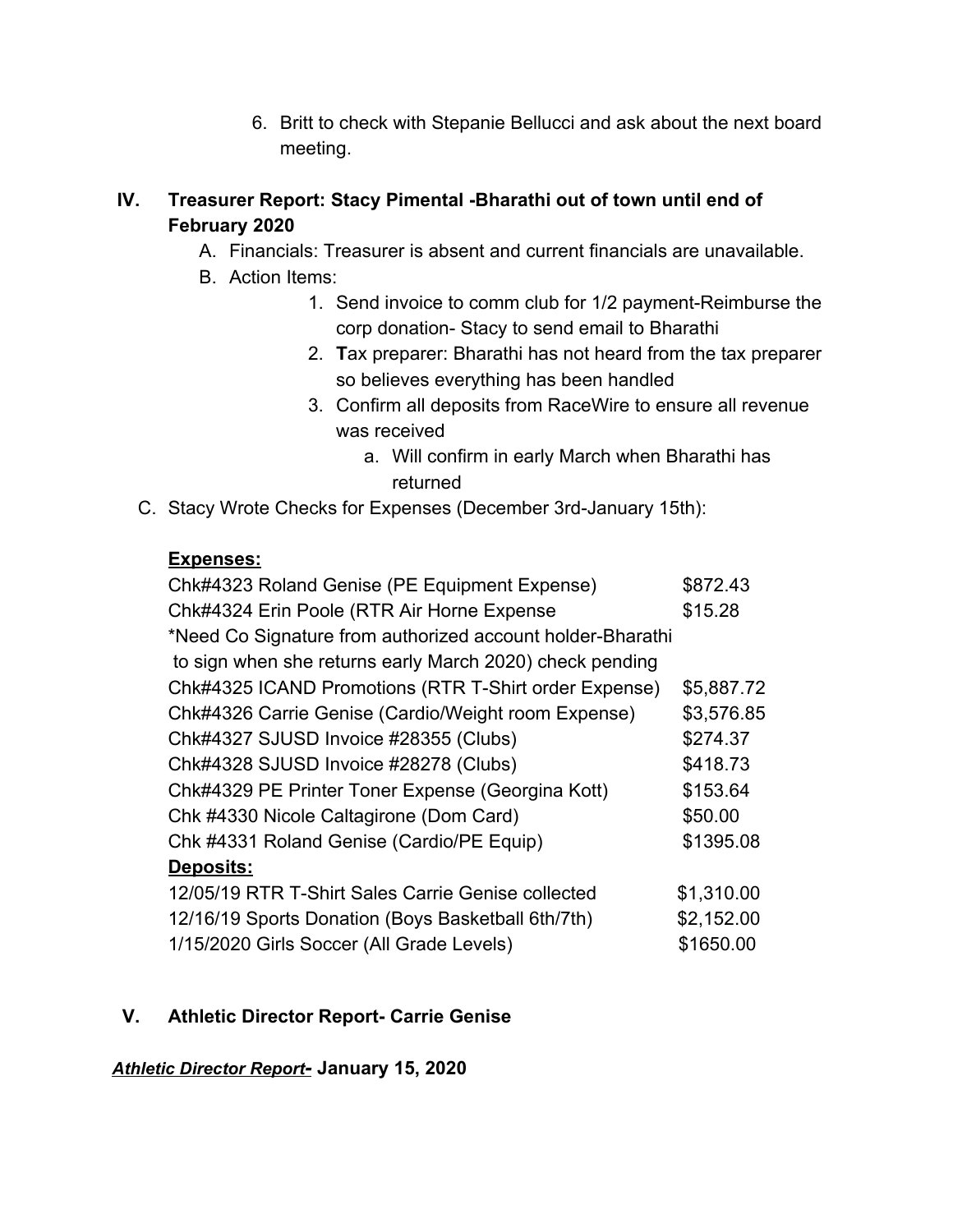Team/s in season: Cheer, 6/7<sup>th</sup> boys BB, 8<sup>th</sup> boys BB and girls Soccer **Team/s ending season**: Wrestling

**Team/s beginning season**: boys and girls VB starts Feb. 3rd , boys and girls tennis starts in Feb., golf and track start in mid March

## **Month in review…**

- 1. Cleared medical and parent forms on RMA.
- 2. Communicated with returning and new coaches over text, phone and email.
- 3. Hosted a Cheer Parent Meeting.
- 4. Organized Booster and AD emails, coaches info, excel spreadsheets, etc.
- 5. Created new practice expectations for Cheer athletes.

6. Emailed coaches and parents about RMA process, tryouts, gym schedules, equipment, facility access, uniforms, picture and donation forms.

7. Attended weekly AD meetings with Sylvia and Marianne during  $6<sup>th</sup>$  period on Tuesdays.

8. Talked with BB Coach about limiting the amount of players who make the team next year, reducing overall number from 16 to 12.

- 9. Advertised for track and field assistant coaches.
- 10. Advertised for RTR and Booster Board positions.

11. Communicated with Scott Westbrook about coaching roller hockey at BH. Scott isn't able to this year.

- 12. Advertised for a roller hockey coach for 2020.
- 13. Checked Leland's website for roller hockey coaches' email address, to no avail.

14. Advertised for a  $6<sup>th</sup>$  grade boys' BB coach for 2021.

#### **Need to complete…**

- 1. Advertise for track and field assistant coaches.
- 2. Advertise for RTR and Booster Board positions.
- 3. Communicate w/ J. Murphy (at DO), about releasing BH coaching stipends sooner.
- 4. Contact Roller Hockey Coach at Leland.
- 5. Create Agenda for and host SJUSD VB COACHES meeting in early Feb. 2020.
- 6. Advertise for a  $6<sup>th</sup>$  grade boys' BB coach for 2021.
- 7. Ask Booster Board if tennis coach may have three BH teams. (Board approved three teams)